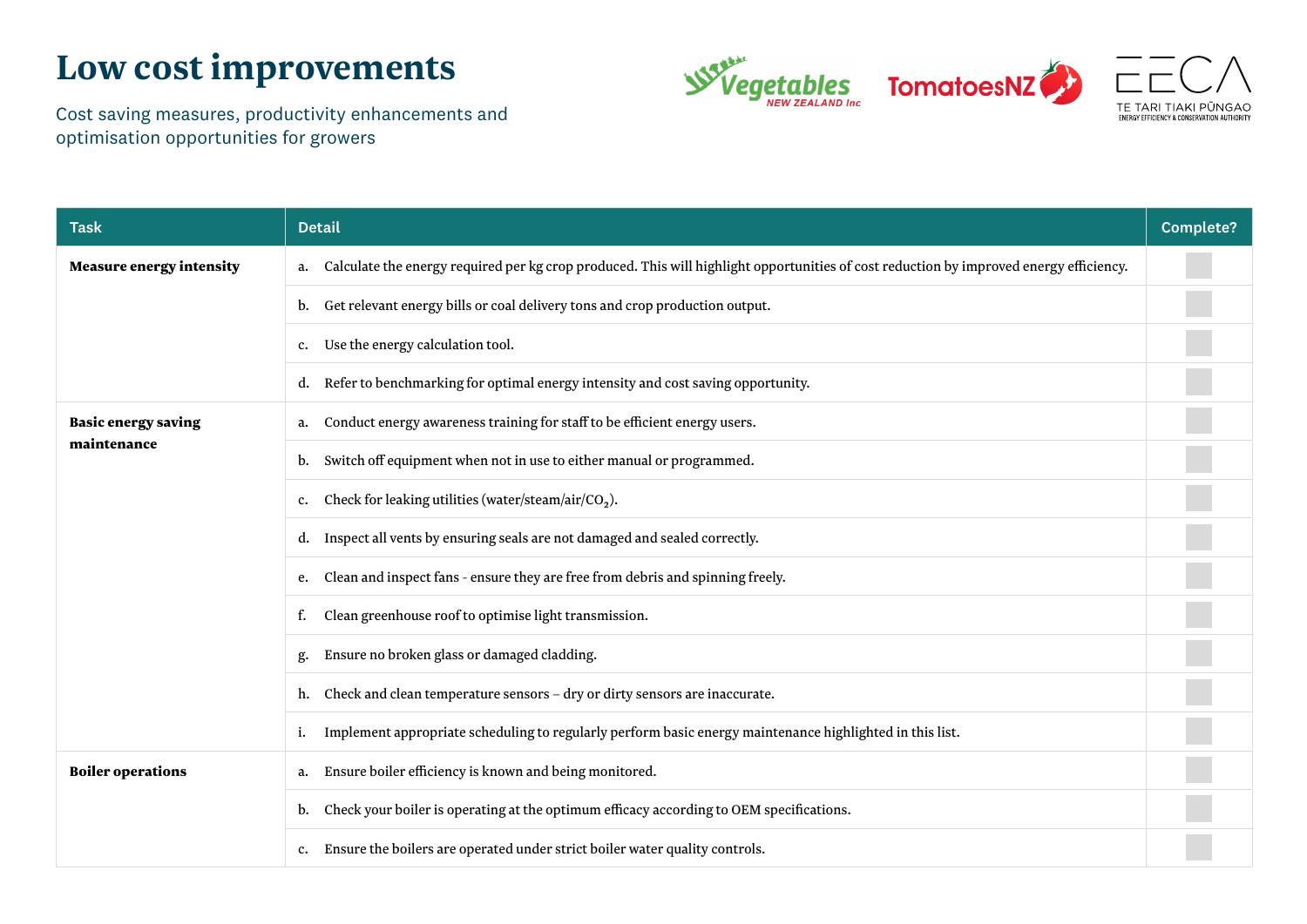| <b>Task</b>                | Detail                                                                                                                                                                                                                                                                                                                              | <b>Complete?</b> |
|----------------------------|-------------------------------------------------------------------------------------------------------------------------------------------------------------------------------------------------------------------------------------------------------------------------------------------------------------------------------------|------------------|
|                            | Ensure boiler blow down and cycle rates have been optimised.<br>d.                                                                                                                                                                                                                                                                  |                  |
|                            | Ensure annual maintenance and cleaning has been undertaken.<br>e.                                                                                                                                                                                                                                                                   |                  |
| Ventilation                | Reduce air exchange between greenhouse and outside to reduce heating/cooling loads. For example doors kept closed and installations<br>a.<br>of door strips.                                                                                                                                                                        |                  |
|                            | Reduce fan speeds below 100% speed, if possible, fans should be over dimensioned, so that they do not need to run at 100% speed<br>b.<br>- a 20% reduction in fan speed results in a 50% reduction in energy. In general, pumps, fans, etc that can run at variable speeds save<br>electricity and greatly improve controllability. |                  |
| Greenhouse temperature     | Target optimal temperature setpoints remembering higher average temperature wears the plants out faster.<br>a.                                                                                                                                                                                                                      |                  |
|                            | Consider implementing a "Dif" between day and Night set point temperatures.<br>b.                                                                                                                                                                                                                                                   |                  |
|                            | Ensure temperature change is gradual - recommended 1°C per 45-60 minutes will avoid creating condensation on plants.<br>c.                                                                                                                                                                                                          |                  |
|                            | Check return water temperature, if its too high this indicates either the pipe temperature is too high and/or the flow rate is too high.<br>d.                                                                                                                                                                                      |                  |
|                            | Use free heating or free cooling when outside air is closer to desired greenhouse conditions than what is currently inside the space.<br>e.                                                                                                                                                                                         |                  |
|                            | Consider a second heating net, independent of the first. This allows much finer climatic control.<br>f.                                                                                                                                                                                                                             |                  |
|                            | Review possibility of external temperature sensors to adjust boiler temperatures accordingly.<br>g.                                                                                                                                                                                                                                 |                  |
|                            | Review an optimal pipe temperature strategy, suiting the conditions to the desired output temperature.<br>h.                                                                                                                                                                                                                        |                  |
| CO <sub>2</sub> enrichment | Apply CO <sub>2</sub> enrichment only when there is light. Aim for a higher CO <sub>2</sub> level when it is lighter. However, lower the CO <sub>2</sub> enrichment with<br>a.<br>increasing ventilation. A CO <sub>2</sub> control program can assist with this.                                                                   |                  |
|                            | Target optimal CO <sub>2</sub> levels, 500-600ppm.m<br>b.                                                                                                                                                                                                                                                                           |                  |
|                            | Target best injection rate for ventilation type, For instance inject 60 kg/ha/hr when there is no ventilation and reduce it to 25 kg/ha/h<br>$c_{\cdot}$<br>when the vents are wide open.                                                                                                                                           |                  |
| <b>Humidity control</b>    | Humidity set point can be higher than 80% if there is an even temperature distribution in the greenhouse. It can also be set higher if<br>a.<br>controllability of the heating and venting system is better.                                                                                                                        |                  |